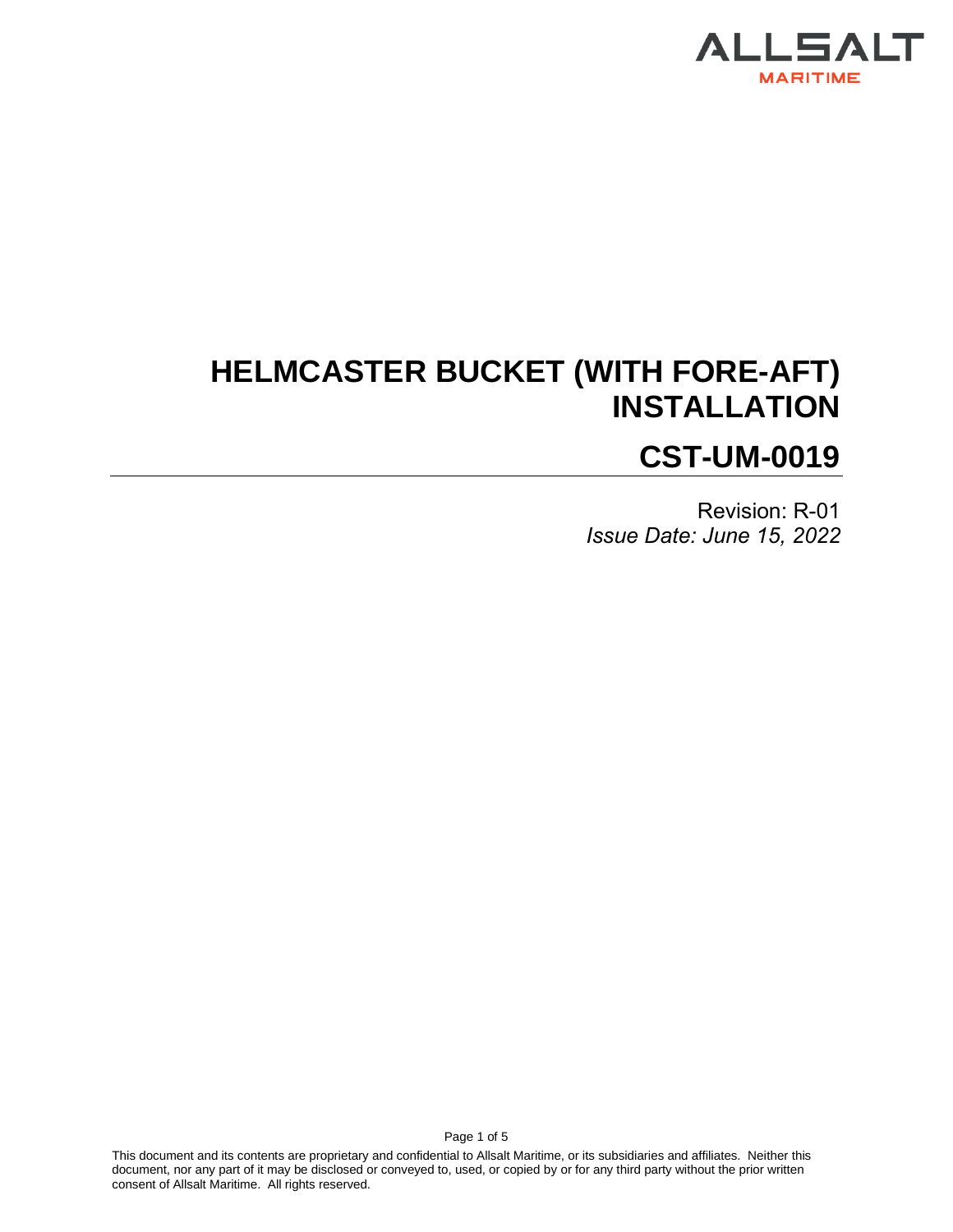

## **1. PEDESTAL MOUNTING INSTRUCTIONS**

### **1.1 INTRODUCTION**

#### **1.1.1 Purpose**

This document defines the process and tools required to mount a Helmcaster seat bucket to an X4 or X8 pedestal equipped with fore-aft adjustment.

## **1.2 INSTALLATION**

#### **1.2.1 Applicable Helmcaster Configurations**

| <b>Configuration Number</b> | <b>Pedestal</b> | <b>Options Included</b>         |  |
|-----------------------------|-----------------|---------------------------------|--|
| 203729                      | X4              | Fore Aft, Height Adjust         |  |
| 203731                      | X4              | Fore Aft, Swivel, Height Adjust |  |
| 203725                      | X4              | Fore Aft                        |  |
| 203727                      | X4              | Fore Aft, Swivel                |  |
| 203737                      | X8              | Fore Aft, Height Adjust         |  |
| 203739                      | X <sub>8</sub>  | Fore Aft, Swivel, Height Adjust |  |
| 203733                      | X8              | Fore Aft                        |  |
| 203735                      | X8              | Fore Aft, Swivel                |  |

#### **1.2.2 Tools and Material**

| <b>Allen Key Sizes</b> | <b>Wrench / Socket Sizes</b> | Other                             |
|------------------------|------------------------------|-----------------------------------|
| 5mm                    | $\overline{\phantom{0}}$     | Loctite® 243™ (Blue) Threadlocker |

#### **1.2.3 Hardware Required**

| <b>Bolt Head</b> | Thread      | Length | <b>Material</b>        | <b>Quantity</b> |
|------------------|-------------|--------|------------------------|-----------------|
| Flat Head        | M8 x 1.25mm | 20mm   | <b>Stainless Steel</b> |                 |

This document and its contents are proprietary and confidential to Allsalt Maritime, or its subsidiaries and affiliates. Neither this document, nor any part of it may be disclosed or conveyed to, used, or copied by or for any third party without the prior written consent of Allsalt Maritime. All rights reserved.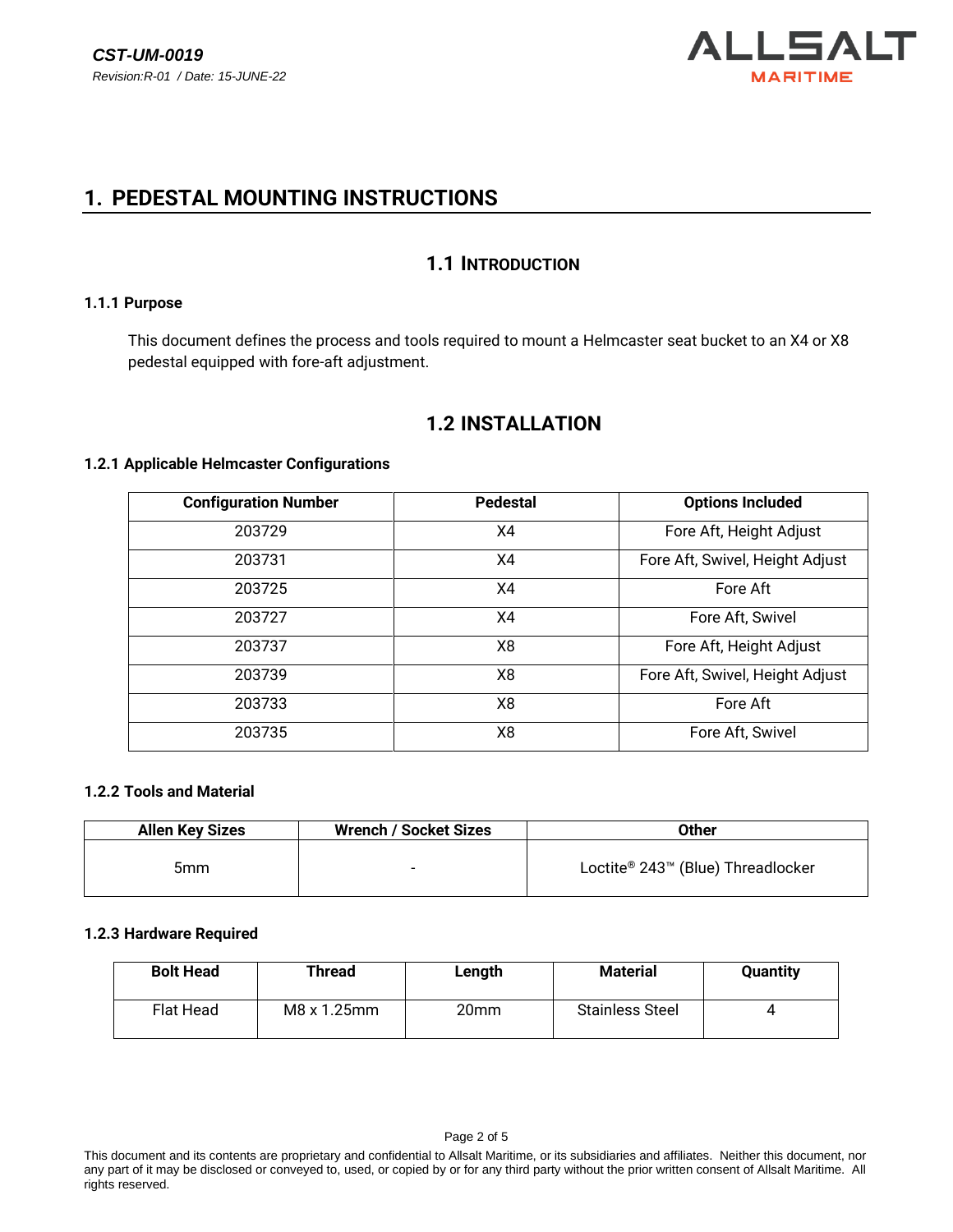

#### **1.2.4 Procedure**



This document and its contents are proprietary and confidential to Allsalt Maritime, or its subsidiaries and affiliates. Neither this document, nor any part of it may be disclosed or conveyed to, used, or copied by or for any third party without the prior written consent of Allsalt Maritime. All rights reserved.

Page 3 of 5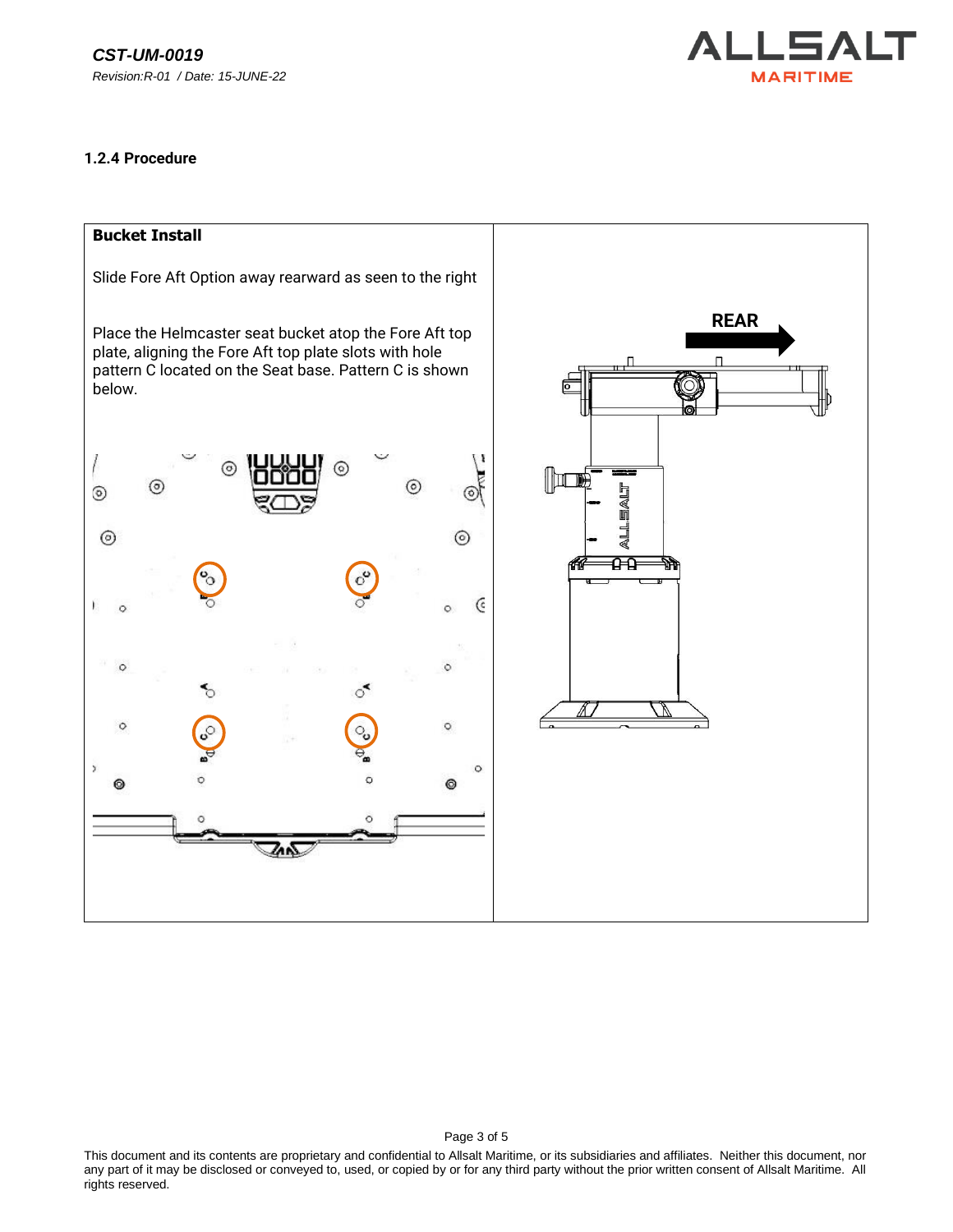



This document and its contents are proprietary and confidential to Allsalt Maritime, or its subsidiaries and affiliates. Neither this document, nor any part of it may be disclosed or conveyed to, used, or copied by or for any third party without the prior written consent of Allsalt Maritime. All rights reserved.